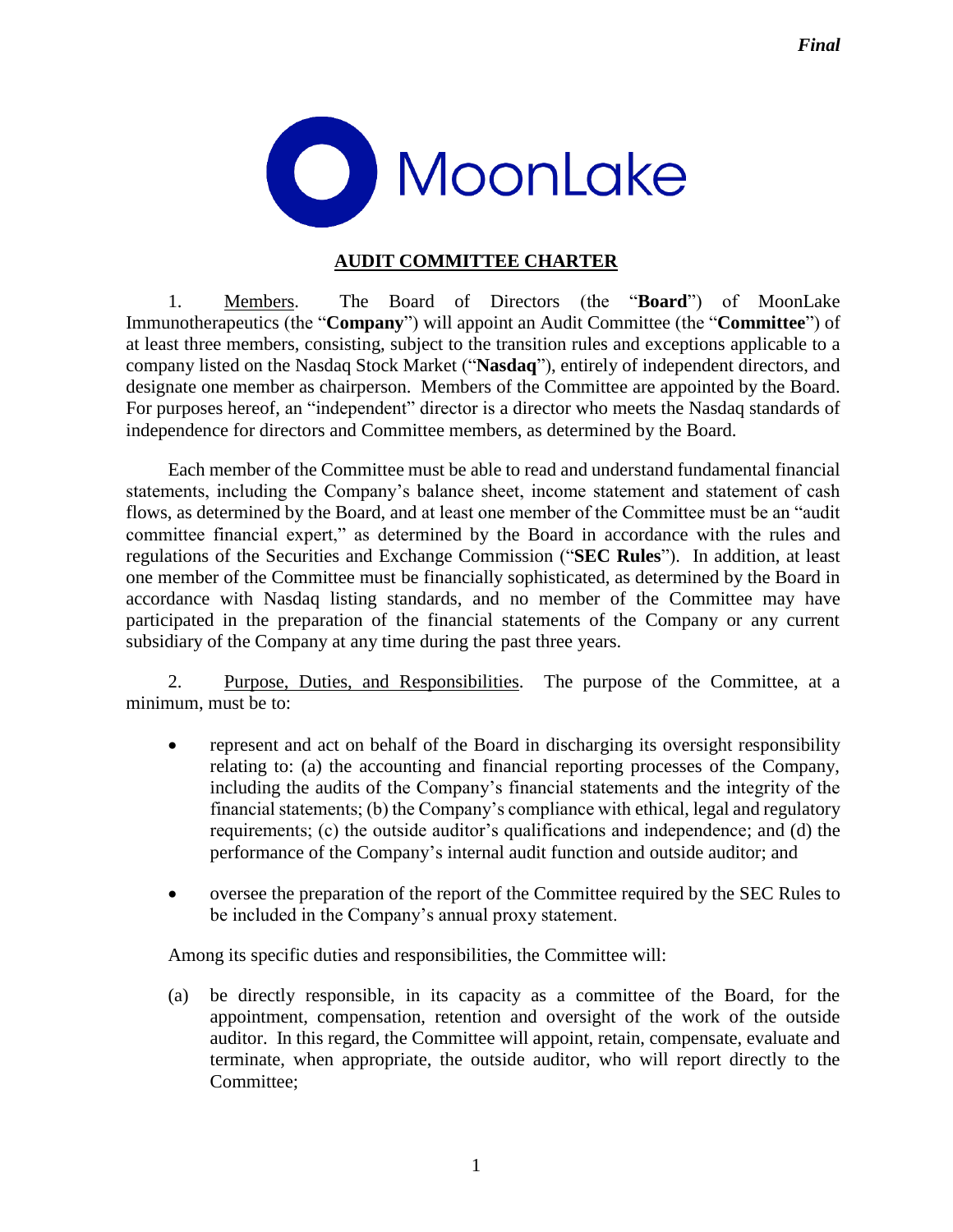- (b) at least annually, obtain and review a report by the outside auditor describing: (1) the outside auditor's internal quality-control procedures; and (2) any material issues raised by the most recent internal quality-control review or peer review or by any inquiry or investigation by any governmental or professional authorities, within the preceding five years, relating to one or more independent audits carried out by the outside auditor, and any steps taken to deal with any such issues;
- (c) approve in advance all audit and permissible non-audit services to be provided by the outside auditor, and establish policies and procedures for the pre-approval of audit and permissible non-audit services to be provided by the outside auditor;
- (d) at least annually, consider the independence of the outside auditor, and, consistent with rules of the Public Company Accounting Oversight Board ("**PCAOB**"), obtain and review a report by the outside auditor describing any relationships between the outside auditor and the Company or individuals in financial reporting oversight roles at the Company, that may reasonably be thought to bear on the outside auditor's independence and discuss with the outside auditor the potential effects of any such relationships on the independence of the outside auditor;
- (e) review and discuss with the outside auditor the matters required to be discussed by the outside auditor under Auditing Standard No. 1301, as adopted by the PCAOB and amended from time to time, including any problems or difficulties the outside auditor encountered in the course of its audit work and management's response;
- (f) meet to review and discuss with management and the outside auditor the annual audited and quarterly unaudited financial statements of the Company (including the Company's specific disclosures under the "Management's Discussion and Analysis of Financial Condition and Results of Operations" sections) and the independent auditor's reports related to the financial statements;
- (g) recommend to the Board based on the review and discussion described in paragraphs (d) - (f) above, whether the annual audited financial statements should be included in the Company's Annual Reports on Form 10-K;
- (h) receive reports from the outside auditor and management regarding, and review and discuss the adequacy and effectiveness of, the Company's internal controls, including any significant deficiencies in internal controls and significant changes in internal controls reported to the Committee by the outside auditor or management;
- (i) receive reports from management regarding, and review and discuss the adequacy and effectiveness of, the Company's disclosure controls and procedures;
- (j) review and discuss with the principal internal auditor of the Company: (1) the annual audit plan and the adequacy of the internal audit resources and (2) the results of the internal audit program;
- (k) annually review and discuss the performance and effectiveness of the internal audit function;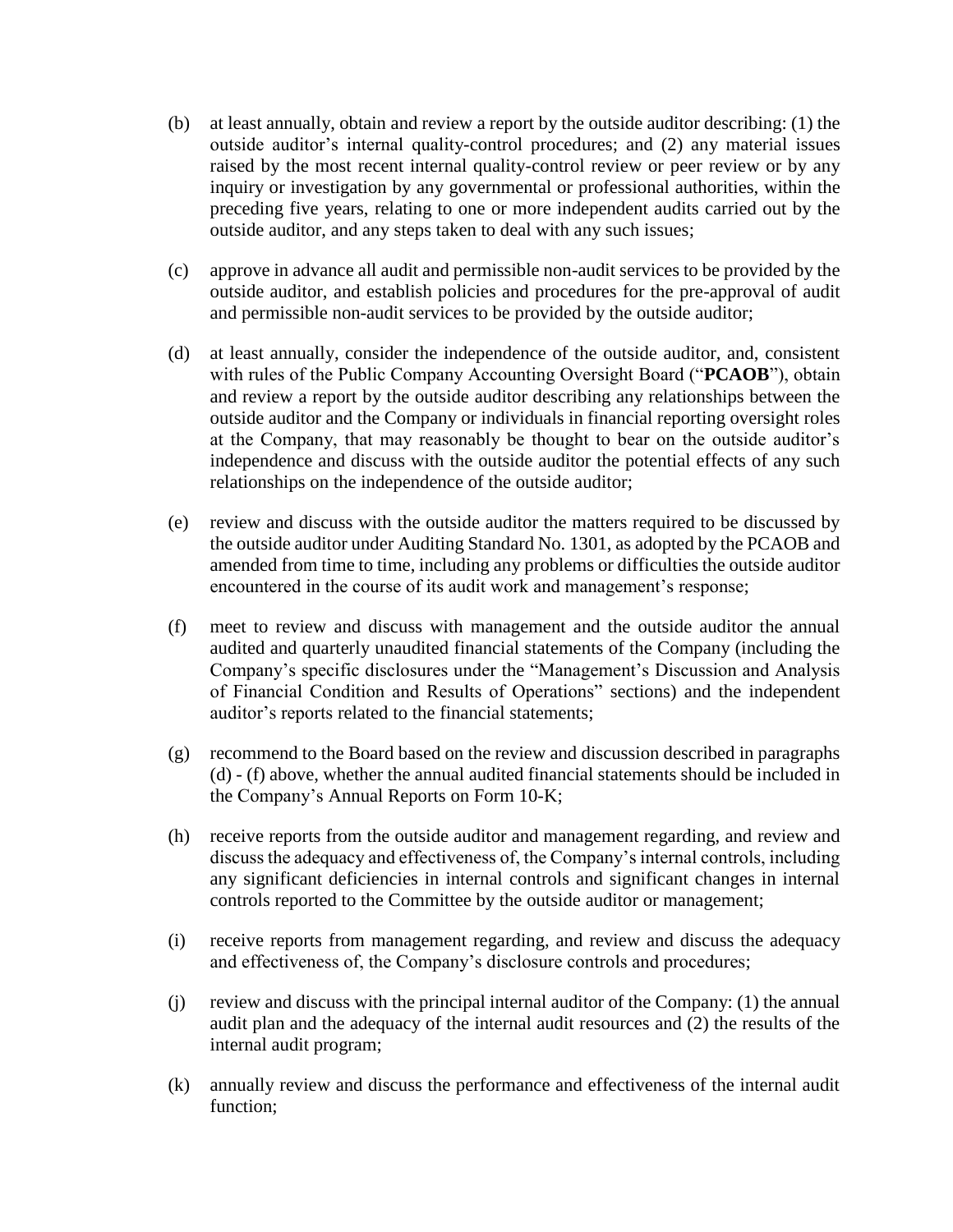- (l) review and discuss earnings press releases and corporate practices with respect to earnings press releases and financial information and guidance provided to analysts and ratings agencies;
- (m) review and discuss the Company's practices with respect to risk assessment and risk management;
- (n) oversee the Company's compliance program with respect to legal and regulatory requirements, including the Company's code(s) of conduct and policies and procedures for monitoring compliance; and, at least annually, meet to review the implementation and effectiveness of the Company's compliance program with the chief financial officer, who shall have the authority to communicate directly to the Committee, promptly, about actual and alleged violations of law or the Company's code(s) of conduct, including any matters involving criminal or potential criminal conduct;
- (o) establish and oversee procedures for handling reports of potential misconduct, including: (1) violations of law or the Company's code(s) of conduct; (2) complaints regarding accounting, internal accounting controls, auditing and federal securities law matters; and (3) the confidential, anonymous submission of concerns by employees regarding accounting, internal accounting controls, auditing and federal securities law matters;
- (p) establish and periodically review policies and procedures for the review, approval and ratification of related person transactions (as defined in applicable SEC Rules), review related person transactions, and oversee other related party transactions governed by applicable accounting standards;
- (q) establish policies for the hiring of employees and former employees of the outside auditor;
- (r) review and recommend to the Board for approval appropriate insurance coverage for the Company's directors and officers;
- (s) annually evaluate the performance of the Committee and the adequacy of the Committee charter and recommend changes to the Board as appropriate.

3. Subcommittees. The Committee may delegate its duties and responsibilities to one or more subcommittees as it determines appropriate.

4. Outside Advisors. The Committee will have the authority to retain such outside counsel, accountants, experts and other advisors as it determines appropriate to assist it in the performance of its functions and will receive appropriate funding, as determined by the Committee, from the Company, for the payment of compensation to any such advisors and for the payment of ordinary administrative expenses that are necessary or appropriate in carrying out the Committee's duties.